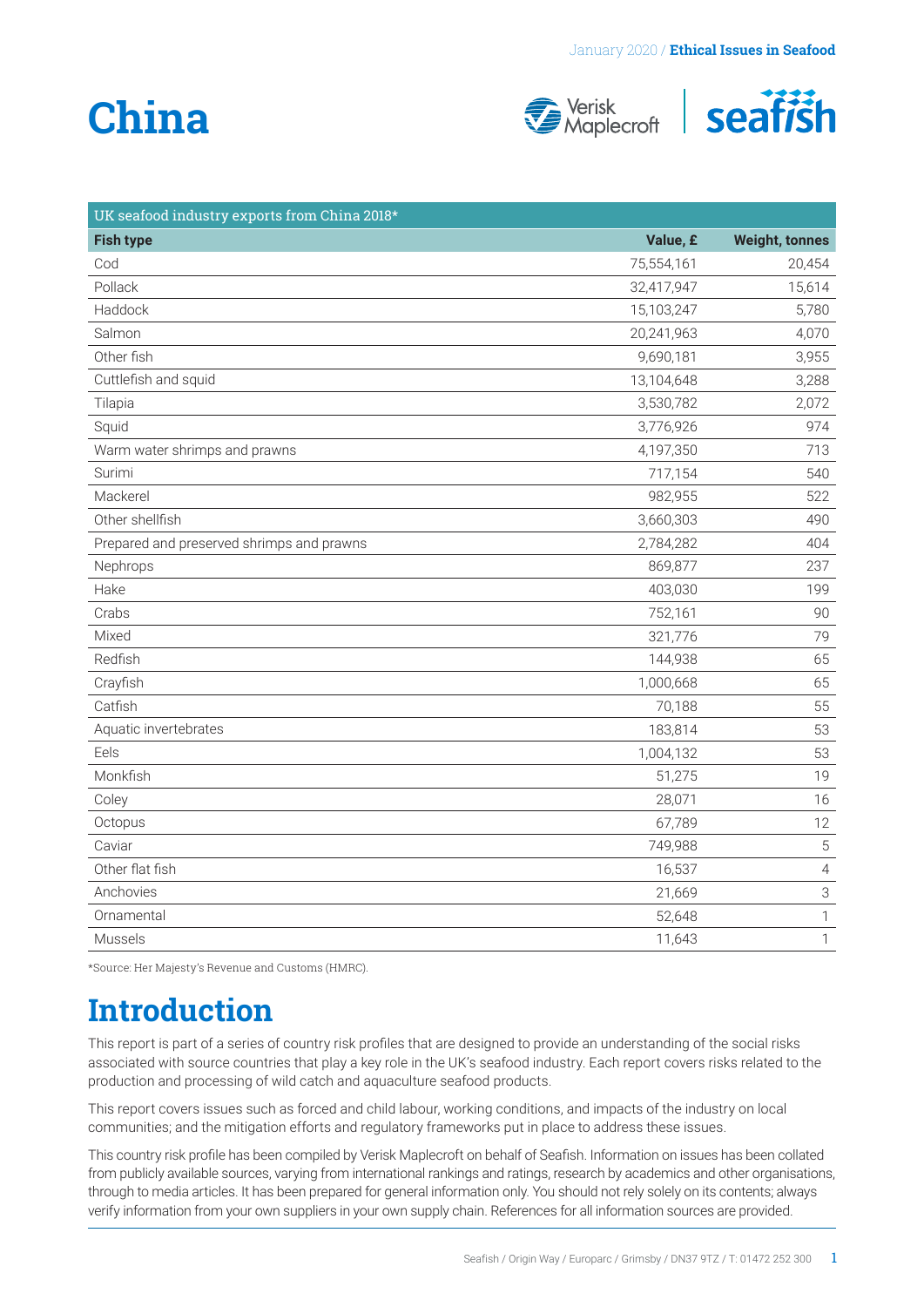### <span id="page-1-0"></span>**Overview**

China is the world's largest producer of wild catch and aquaculture seafood. China's deep-sea fishing fleet is the largest in the world and operates in fisheries around the globe. The country's fish farming sector produces more fish than the rest of the world combined.[1](#page-4-0) While most fisheries in China's EEZ are subject to declining annual quotas due to overfishing, the country's fishing fleet operates in fisheries around the globe. It's major exports to the UK include cod, Alaskan pollock, salmon and cephalopods. Due to its importance as the largest producer and processor of seafood, China has a significant ability to impact global trends in the industry.

### **Social risks**

**Chinese fishing vessels continue to be linked to the use of forced labour and other human rights abuses at sea.** According to the US Department of State's 2019 Trafficking in Persons Report for China, Chinese-flagged vessels have employed workers from countries in Asia and Africa under conditions akin to forced labour.<sup>[2](#page-4-0)</sup> Workers from China, Thailand, Indonesia and other countries are reportedly duped by recruiters offering high-paying jobs on overseas vessels, but are placed into forced labour on vessels under dangerous working conditions, often for years at a time.<sup>[3](#page-4-0)</sup> Small, Chinese flagged vessels avoid detection by offloading caught fish to motherships who then land the catch.

**Living and working conditions onboard Chinese vessels are often dangerous due to poor regulation of the fishing fleet.** In September 2019, two Chinese fishing vessels were apprehended off the coast of Ghana by Gambian authorities and the Sea Shephard Conservation Society for illegal fishing. Once the boats were apprehended, authorities realised that the living conditions on the vessel were unsafe because the crew's quarters were in a crawl space between the engine room and wheelhouse.<sup>[4](#page-4-0)</sup>

**Aggressive tactics used by Chinese vessels place workers on Chinese and foreign vessels at risk.** The Chinese government uses the country's fishing fleet, the largest in the world, as a proxy to military operations in disputed waters throughout South-East Asia. China has territorial disputes with its regional neighbours in the Spratly, Paracel and Senkaku Islands. The tensions over these disputes have occasionally turned violent, placing crews in harm's way. China's fishing vessels contribute to the tensions in these regions by supporting Chinese military forces on man-made islands and taking more aggressive actions such as ramming vessels from other countries.[5](#page-4-0) For example, in March 2019 a Chinese vessel rammed into a Vietnamese fishing vessel in the Paracel Islands, sinking the Vietnamese vessel. While no one was killed in the incident, Vietnamese fishermen reported having to cling to the sinking boat while they awaited rescue.<sup>[6](#page-4-0)</sup>

**The lack of independent trade unions in China increases the risk of abuses in seafood processing factories.** Under the 1992 Trade Union Law, workers may only organise in unions affiliated to the government-controlled All-China Federation of Trade Unions (ACFTU). The state's monopoly on political power disallows broader democratisation, making it highly challenging for workers to exercise their rights to free association.

The state-controlled ACFTU is typically unresponsive to workers' interest and constituent unions generally do not protect the rights of workers. The common perception amongst workers, especially migrant workers, is that the ACFTU is not an advocate of their interests. The ACFTU's role is limited to resolving labour disputes and to manage workers' grievances to avoid further unrest. Following the introduction of simplified procedures under the Labour Contract Law (LCL) in submitting labour dispute cases to arbitration committees, the number of cases rose exponentially – in 2007, 340,000 cases were reported as compared with 828,000 by the end of 2016.[7](#page-4-0) This increase in labour disputes signal not only an increasing awareness of labour rights amongst workers, but also demonstrate the failure of the ACFTU in resolving workers' long-term grievances.

**There is evidence of exploitive working conditions in seafood factories. In 2017, an undercover investigation by iFeng News found that shrimp factories in Zhanjiang were employing female workers under exploitive conditions.** Workers alleged that the factory also used child workers who were as young as primary school age to work in the factory during school holidays. New employees had to pay an RMB 20 (GBP 2.17) deposit to begin working in the factory. Workers also had to purchase their own protective shoes and gloves needed for peeling shrimp. Employees in the factory were paid based on the volume of shrimp they processed and most experienced workers worked 12 hour days and earned about RMB 60 (GBP 6.76) per day.<sup>[8](#page-4-0)</sup> In 2018, the owner of a seafood factory operated by Qingdao Aquatic Products Ltd. was arrested after he refused to comply with court orders to pay over RMB 2 million (GBP 21,744) in unpaid wages owed to over 200 workers.[9](#page-4-0)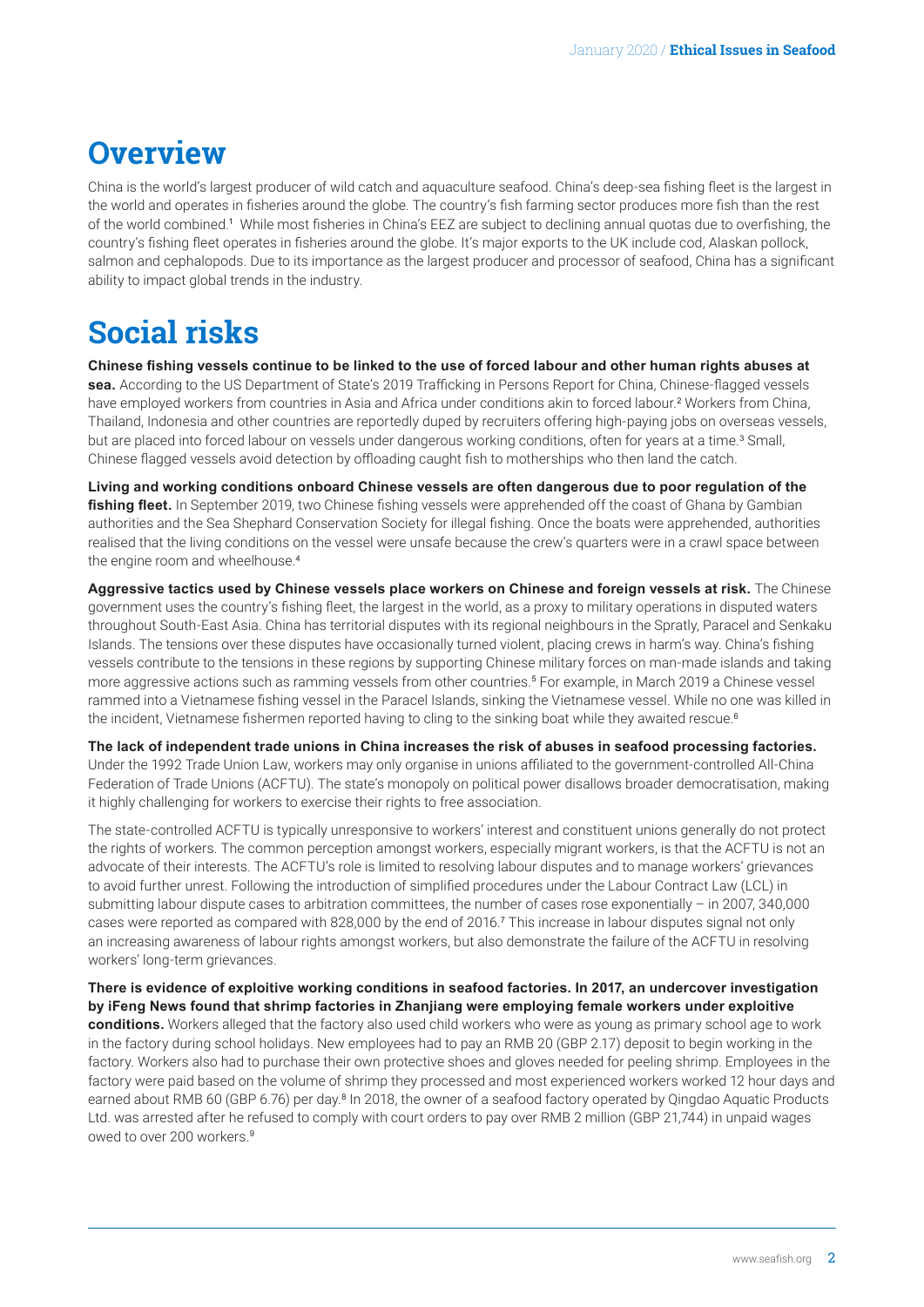## <span id="page-2-0"></span>**Regulations and risk mitigation**

China's legal framework against forced labour is not sufficient to prevent violations. China's Criminal Law stipulates that both forced labour and human trafficking are criminal offences and extends jurisdiction of criminal law to Chinese flagged vessels. However, there are some gaps in the law that weaken the deterrence for Chinese seafood companies against forced labour and trafficking. Firstly, trafficking only applies to the trafficking of women and children, meaning that companies cannot be prosecuted for trafficking adult males. The other weakness in the law is that the legal extension of criminal law to Chinese persons and businesses operating overseas only applies to criminal violations that have a maximum prison sentence of more than three years, and the maximum sentence for forced labour violations is only three years.

Other gaps in Chinese regulations leave workers on fishing vessels at risk of exploitation. Although China adopted the Maritime Labour Convention in 2018, the ILO notes that there are several gaps in Chinese legislation that ensure compliance with the regulation. For example, China regulates the maximum hours for workers on vessels who are under the age of 18 but gives no indication of the working hour limitations for adult workers.<sup>[10](#page-4-0)</sup>

While there is much room for improvement, the Chinese government is taking steps to improve safety provisions for workers on fishing vessels. In July 2019, the Bureau of Fisheries of the Ministry of Agriculture and Rural Affairs held a workshop to discuss potential implementation of the International Maritime Organisation's Cape Town Agreement.<sup>[11](#page-4-0)</sup> While the government has warned that implementation of the agreement's standards would be challenging due to the size of China's international fishing fleet, it would have a significant impact on maritime safety if it were to consent to the agreement.

### **International conventions and rankings**

The following tables indicate which international labour conventions China has ratified. The ratification of these conventions is a good indicator of a source countrys commitment to enforcing internationally accepted best practices in the seafood industry when combined with thorough national legislation and well-resourced enforcement mechanisms.

| International Labour Organization (ILO) Conventions                     | Ratification |
|-------------------------------------------------------------------------|--------------|
| Freedom of Association and Protection of the Right to Organise (No. 87) | <b>No</b>    |
| Right to Organise and Collective Bargaining (No. 98)                    | <b>No</b>    |
| Forced Labour (No. 29)                                                  | <b>No</b>    |
| Abolition of Forced Labour (No. 105)                                    | <b>No</b>    |
| Equal Remuneration (No. 100)                                            | Yes          |
| Discrimination (Employment and Occupation) (No. 111)                    | Yes          |
| Minimum Age (No. 138)                                                   | Yes          |
| Worst Forms of Child Labour (No. 182)                                   | Yes          |
| Hours of Work (Industry) (No.1)                                         | <b>No</b>    |
| Weekly Rest (Industry) (No.14)                                          | Yes          |
| Protection of Wages (No. 95)                                            | <b>No</b>    |
| Minimum Wage Fixing (No.131)                                            | <b>No</b>    |
| Occupational Safety and Health (No. 155)                                | Yes          |
| Occupational Health Services (No. 161)                                  | <b>No</b>    |
| Labour Inspection (No. 81)                                              | <b>No</b>    |
| Private Employment Agencies (No. 181)                                   | <b>No</b>    |
| Maritime Labour Convention (No. 186)                                    | Yes          |
| Working in Fishing Convention (No. 188)                                 | <b>No</b>    |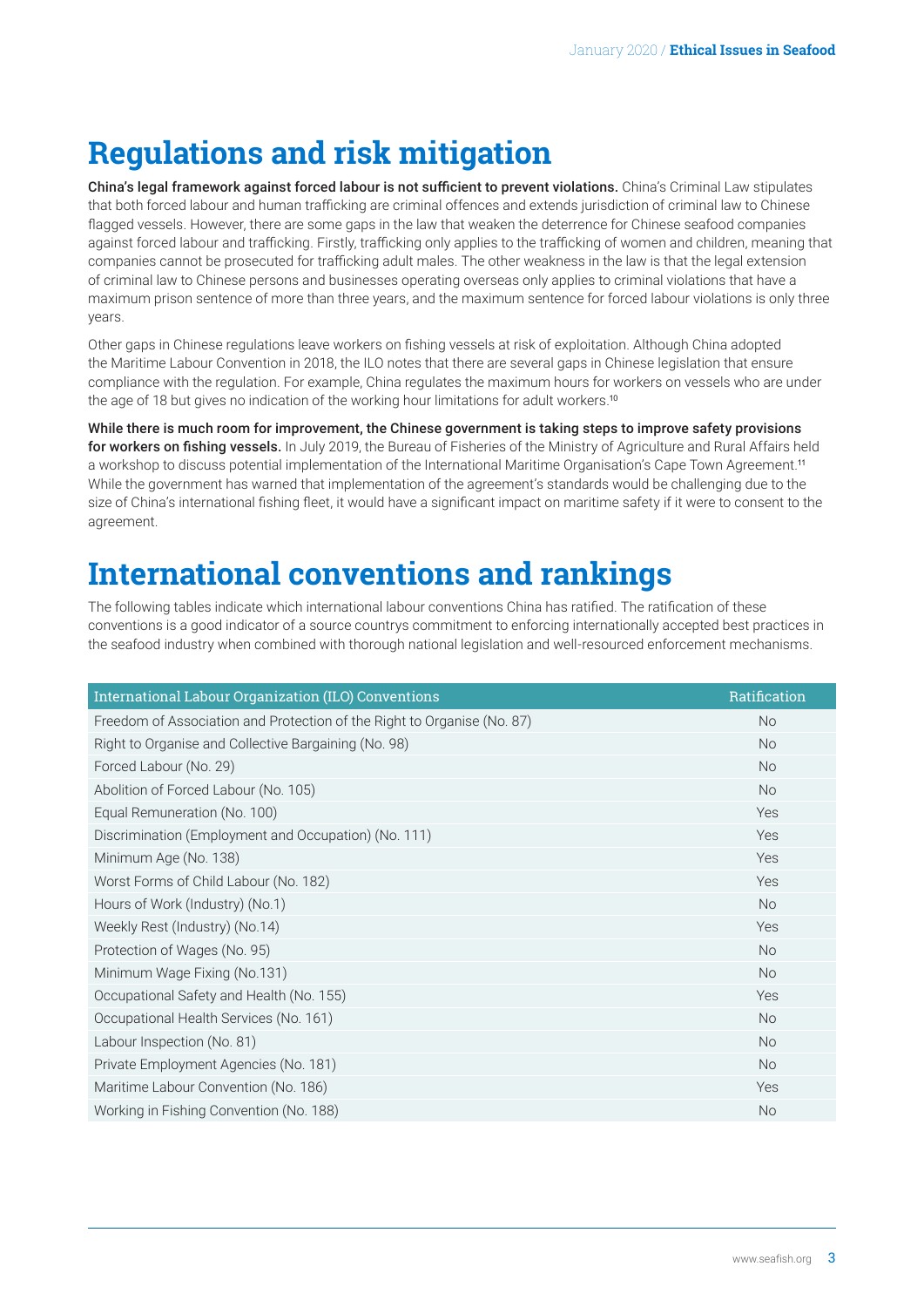<span id="page-3-0"></span>

| United Nations (UN) Conventions                                                                                                                            | Ratification |
|------------------------------------------------------------------------------------------------------------------------------------------------------------|--------------|
| Convention against Transnational Organized Crime and the Protocol to Prevent, Suppress and<br>Punish Trafficking in Persons, Especially Women and Children | Yes          |
| Convention against Transnational Organized Crime                                                                                                           | Yes          |
| Convention for the Suppression of the Traffic in Persons and of the Exploitation and the<br>Prostitution of Others                                         | <b>No</b>    |
| Convention on the Protection of the Rights of All Migrant Workers and Members of Their Families                                                            | No.          |
| Convention to Suppress the Slave Trade and Slavery                                                                                                         | <b>No</b>    |
| Supplementary Convention on the Abolition of Slavery, Slave Trade and Institutions and Practices<br>Similar to Slavery                                     | <b>No</b>    |
| Protocol against the Smuggling of Migrants by Land, Sea and Air                                                                                            | <b>No</b>    |
|                                                                                                                                                            |              |

| Other Conventions                                                                            | Ratification |
|----------------------------------------------------------------------------------------------|--------------|
| FAO Agreement on Port State Measures to Prevent, Deter and Eliminate Illegal, Unreported and | No.          |
| Unregulated Fishing                                                                          |              |

### **Rankings in global indices**

#### **US Department of State Trafficking in Persons (TIP) Report**

The TIP report is released annually by the US Department of State and offers a summary of the laws and enforcement efforts of various countries with respect to human trafficking. Specifically, it ranks countries based on a '3P paradigm' of prosecuting traffickers, protecting victims and preventing crime. Scoring on these elements is then collated to give each country a ranking. The rankings range from Tier 1 which indicates governments of countries that fully comply with the Trafficking Victims Prevention Act (TVPA) minimum standards for the elimination of trafficking to Tier 3 for the governments of countries that do not fully comply with the TVPA's minimum standards and are not making significant efforts to do so.

#### Rating: Tier 3

According to the US Department of State's 2019 Trafficking in Person's report, China does not meet the minimum standards for the elimination of trafficking and is not making significant effort to do so. The report mentions that Chinese fishing vessels are involved in the trafficking of people and use of forced labour.[12](#page-4-0)

#### **Global Slavery Index**

The 2018 Global Slavery Index measures the extent of modern slavery country by country, and the steps governments are taking to respond to this issue, to objectively measure progress toward ending modern slavery.

There are two rankings:

1. Rankings of countries by prevalence of the population in modern slavery. Rankings range from 1 to 167 - with 1 the worst and 167 the best, in terms of the prevalence of slavery.

2. Rank of countries in terms of government response to the issue. This is an indication of how governments are tackling modern slavery. This ranking ranges from AAA at the top to D at the bottom, with AAA denoting the most effective and comprehensive government response.

#### For prevalence China's ranking is 111/167 (where a ranking of 1 indicates highest risk).

The Global Slavery Index rates China as a moderate risk for the prevalence of forced labour but gives the government a low rating for its response to the issue. According to the special report on fishing, China is identified as one of the highest risk countries for the issue of forced labour in the seafood sector.[13](#page-4-0)

In terms of government response China ranks CC. This indicates the government has a limited response to modern slavery, with largely basic victim support services, a limited criminal justice framework, limited coordination or collaboration mechanism, and few protections for those vulnerable to modern slavery. There may be evidence that some government policies and practices facilitate slavery. Services are largely provided by IOs/NGOs with limited government funding or in-kind support.